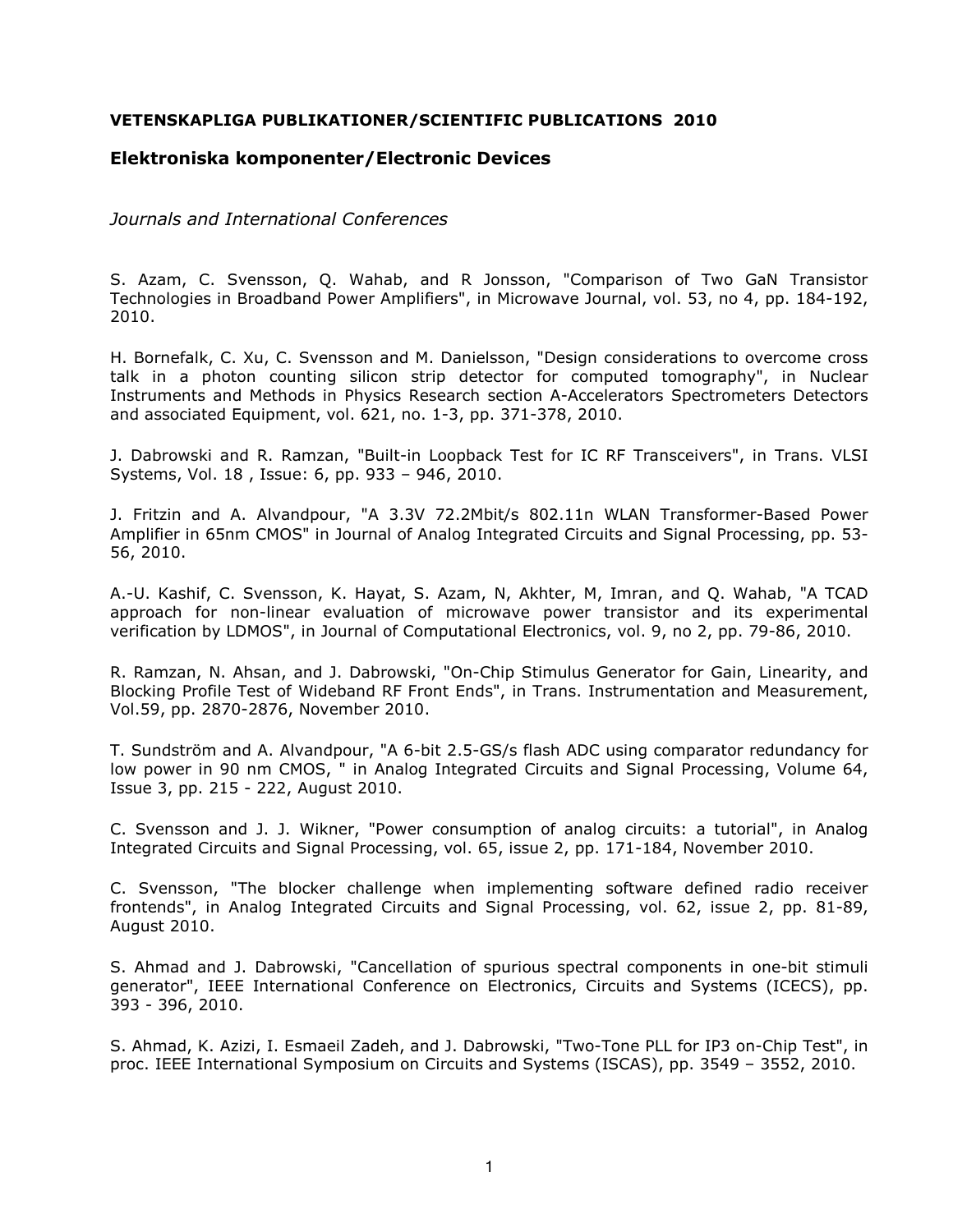S. Azam, R. Jonsson, J. Fritzin, A. Alvandpour, and Q. Wahab, "High Power, Single Stage SiGaN HEMT Class E Power Amplifier at GHz Frequencies", in proc. IEEE International Bhurban Conference on Applied Sciences and Technology (IBCAST), 2010.

H. Bornefalk, C. Xu, C. Svensson, and M. Danielsson, "Simulation study of an energy sensitive photon counting silicon strip detector for computed tomography: identifying strengths and weaknesses and developing work-arounds", in Proc. SPIE, Vol. 7622, 76223P (2010), March 2010.

J. Dabrowski, "On-chip test for RF IC transceivers", in proc. EuMWIT Workshop, RF mmWave DfT/BiST, WHS03 pp.16-30, 2010.

A. Fazli Yeknami, M. Hansson, B. Mesgarzadeh, and A. Alvandpour, "A low voltage and process variation tolerant SRAM cell in 90-nm CMOS", in Proc. International Symp. on VLSI Design, Automation and Test (VLSI-DAT), pp. 78-81, 2010.

A. Fazli Yeknami, F. Qazi, J. J. Dabrowski, and A. Alvandpour, "Design of OTAs for ultra-lowpower sigma-delta ADCs in medical applications", in Proc. International Conf. on Signals and Electronic Systems (ICSES), pp. 229-232, 2010.

J. Fritzin, C. Svensson, and A.Alvandpour, "A Class-D Outphasing RF Amplifier with Harmonic Suppression in 90nm CMOS", in proc. IEEE European Solid-State Circuits Conference (ESSCIRC), pp. 310-313, September 2010.

J. Fritzin, T. Sundström, T. Johansson, and A. Alvandpour, "Reliability Study of a Low-Voltage Class-E Power Amplifier in 130nm CMOS", in proc. IEEE International Symposium on Circuits and Systems, (ISCAS), pp. 1907-1910, May 2010.

H. Khan, J. Fritzin, A. Alvandpour, and Q. Wahab, "A 900 MHz 26.8 dBm Differential Class-E CMOS Power Amplifier", in proc. IEEE German Microwave Conference (GeMiC), pp. 276-279, 2010.

F. Qazi and J. Dabrowski, "IP2 calibration of ADC for SDR receiver", in Proc. International Conf. on Signals and Electronic Systems (ICSES), pp. 233-236, 2010.

F. Qazi, T. Sundström, J. Wikner, C. Svensson and J. Dabrowski, "A/D conversion for software defined radio", in Proc. 6th Karlsruhe Workshop on Software Radios, pp. 70-76, 2010.

R. Ramzan, N. Ahsan, J. Dabrowski, and C. Svensson, "A 0.5–6GHz low gain linear RF front-end in 90nm CMOS", in Proc. 17th International Conference Mixed Design of Integrated Circuits and Systems (MIXDES), pp. 168-171, 2010.

T. Sundström, C. Svensson, and A. Alvandpour, "A 2.4 GS/s, 4.9 ENOB at Nyquist, Single-Channel Pipeline ADC in 65nm CMOS, " in IEEE European Solid-State Circuits Conference (ESSCIRC), pp. 370-373, September 2010.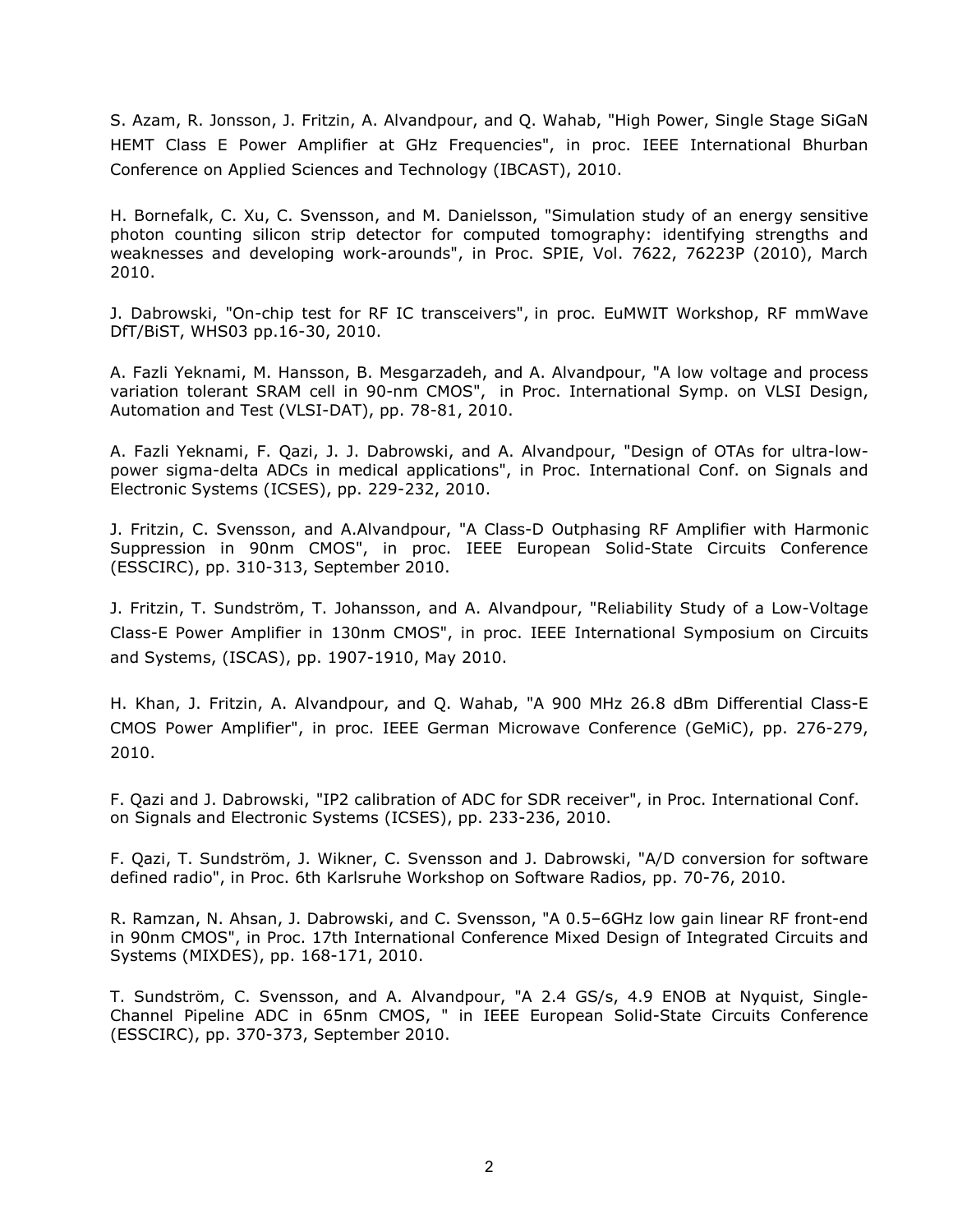D. Svärd, A. Cichocki, and A. Alvandpour, "Design and Evaluation of a Capacitively Coupled Sensor Readout Circuit, toward Contact-less ECG and EEG", in proc. Biomedical Circuits and Systems Conference, pp. 302-305, 2010.

B. Mesgarzadeh and A. Alvandpour, "EMI reduction by resonant clock distribution networks", in proc. IEEE International Symposium on Circuits and Systems (ISCAS), pp. 977-980, May 2010.

O. E. Najari, T. Arnborg, and A. Alvandpour "Wideband Inductroless LNA Employing Simultaneous 2nd and 3rd Order Distortion Cancellation ", in proc. Norchip conference, Finland, 2010.

F. Ul Amin, C. Svensson, and M. Gustavsson, "Low-power, high-speed, and low-noise X-ray readout channel in 0.18µm CMOS" , in Proc. 17th International Conference Mixed Design of Integrated Circuits and Systems (MIXDES), pp. 289 – 293, 2010.

D. Zhang, A. Bhide, and A. Alvandpour, "Design of CMOS Sampling Switch for Ultra-Low Power ADCs for Biomedical Applications, " in proc. Norchip conference, Finland, 2010.

## *National Conferences*

S. Ahmad, K. Azizi, I. Esmaeil Zadeh, and J. Dabrowski, "Two-Tone PLL for on-Chip IP3 Test", in proc. Swedish System-on-Chip Conference (SSoCC), Kolmården, 2010.

A. Fazli Yeknami, F. Qazi, J. Dąbrowski, and A. Alvandpour, "Design of OTAs for Ultra-Low-Power Sigma-Delta ADCs in Medical Applications", in proc. Swedish System-on-Chip Conference (SSoCC), Kolmården, 2010.

J. Fritzin, C. Svensson, and A. Alvandpour, "A Digital Linear CMOS RF Amplifier", in proc. Swedish System-on-Chip Conference (SSoCC), Kolmården, 2010.

C. Jansson, D. Svärd, "Readout Circuit for an Infrared Bolometer Array Operating at Ambient Temperature", in proc. Swedish System-on-Chip Conference (SSoCC), Kolmården, 2010.

F. Qazi, T. Sundström, J. Wikner, A. Shakeel, C. Svensson, and J. Dabrowski, "A/D conversion for software defined radio", in Proc. GigaHerz Symposium 2010, Lund, 2010.

F. Qazi, T. Sundström, J. Wikner, C. Svensson, and J. Dąbrowski, "Direct RF Sampling by Σ∆ Modulator for SDR", in proc. Swedish System-on-Chip Conference (SSoCC), Kolmården, 2010.

T. Sundström, C. Svensson and A. Alvandpour "A Single-channel, 2.4 GS/s, 4.7 ENOB at Nyquist, Pipeline ADC in 65nm CMOS," in proc. Swedish System-on-Chip Conference (SSoCC), Kolmården, 2010.

D. Svärd, A. Cichocki, and A. Alvandpour, "Design and Evaluation of a Capacitively Coupled Sensor Readout Circuit, toward Contact-less ECG and EEG", in proc. Swedish System-on-Chip Conference (SSoCC), Kolmården, 2010.